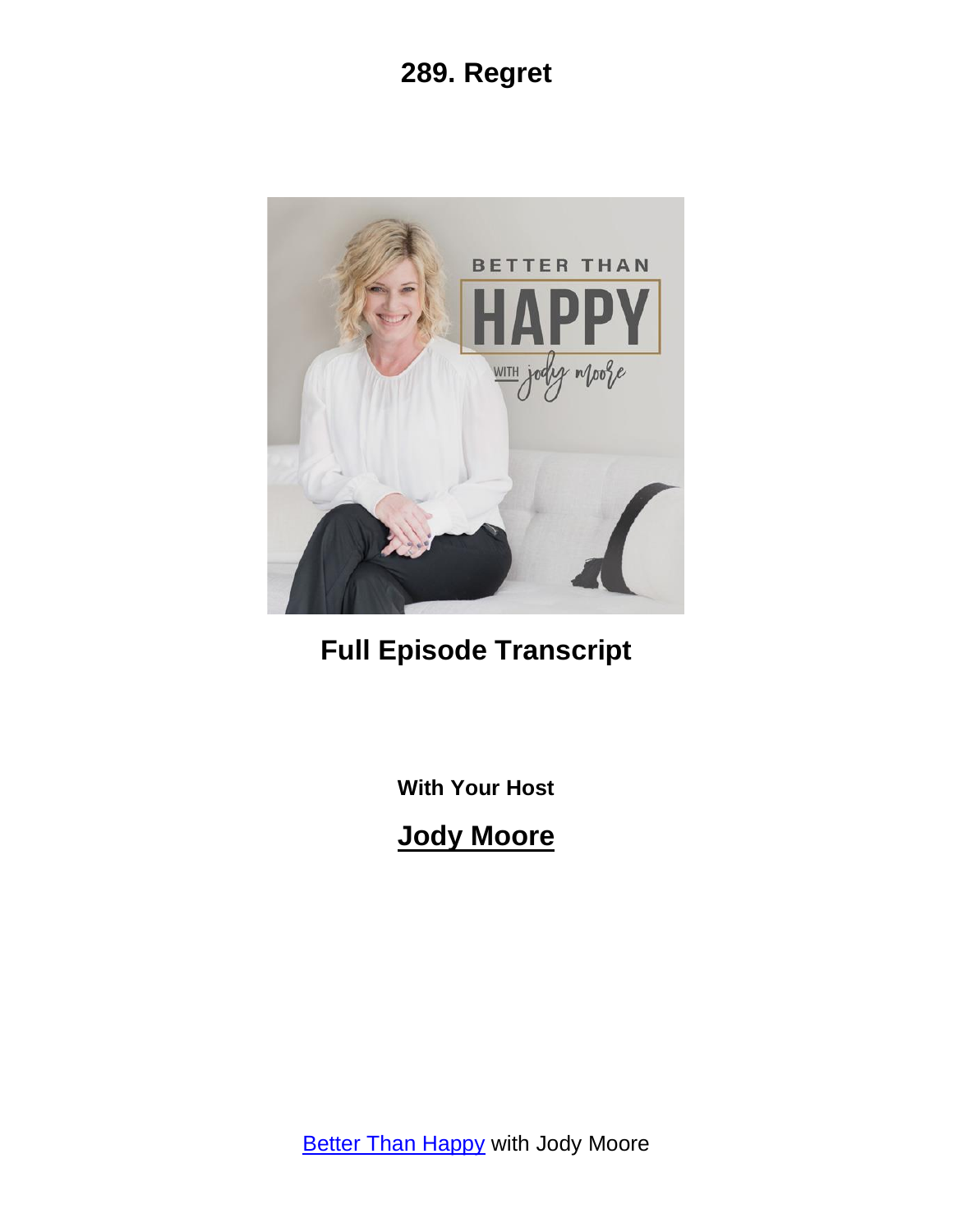I'm Jody Moore and this is Better Than Happy, episode 289: Regret.

Did you know that you can live a life that's even better than happy? My name is Jody Moore. I'm a master certified life coach and a member of the Church of Jesus Christ of Latter Day Saints. And if you're willing to go with me I can show you how. Let's go.

Hey everybody, how's it going? Welcome to the podcast, 289. I hope that everything is going well for you in your world. I hope that you are getting through winter, getting through the end of this time of Covid. It's going to end eventually you guys. I mean the part where our lives look so different is going to end anyway, that change is coming. I'm excited for it. I don't know about you, I'm kind of ready, kind of over all this.

So I want to talk about regret today and I'll just tell you why. I had a different topic in mind which I will still cover in a future episode. But the reason I want to talk about regret is I have a program where I work with certified coaches who want to advance their coaching skills and it's sort of like getting a master's degree in coaching. So you do have to already be a certified coach to go through that program. But it's pretty awesome, that program. I love, love, love teaching advanced coaching, I like teaching at an advanced level like that.

I like working with coaches who understand the basics and we can go a little bit deeper. And part of this program, I listen to some of their coaching calls, some replays of their coaching. And I was listening to a call today and the coach was coaching a woman, a girl who is a mother, a young mother. And they were talking about regret and I kept wanting to jump into the call and say, "No, you've got to tell her this. You've got to teach her that." And the coach was doing an amazing job by the way. It's just that's kind of my nature is that I have ideas always that I think people should hear.

And I'm a human being with opinions but because I've coached a lot of people on regret, and I've been able to gain some understanding that I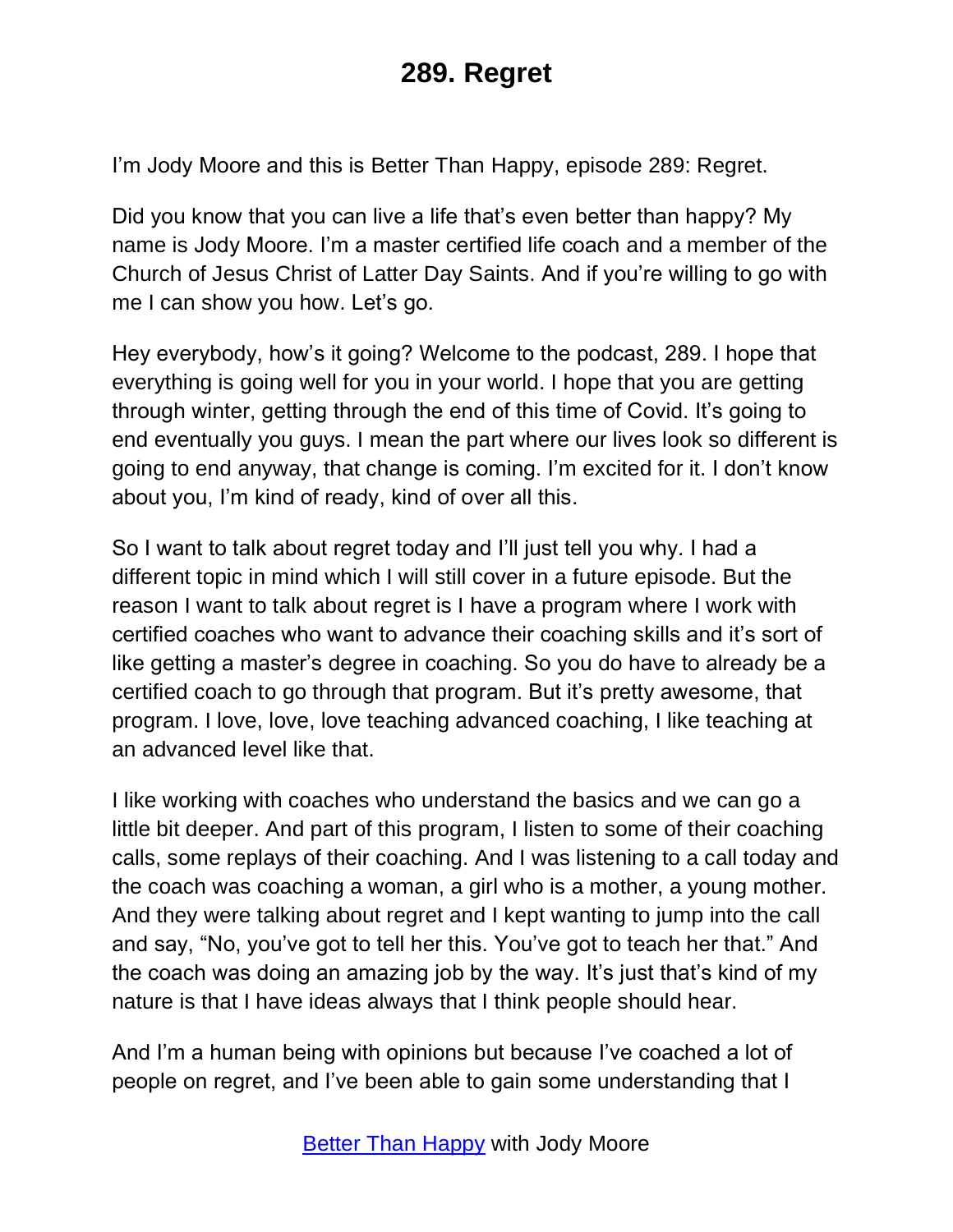want to offer to you today. The way I want to teach you this is I'm going to group it into four lies. I think regret is one of those emotions, and there are a handful of them but it's one of those ones that feels necessary important and it's not. That's why I'm calling them lies. I think regret itself is kind of a big lie to be honest.

So, I'm going to break it down into the four lies and I'm going to start with lie number one which is what I just said which is that regret feels useful or responsible. Now, regret is a feeling or an emotion. And feelings and emotions feel different ways in our bodies, so none of us would say that regret probably feels good. But when I say it feels useful or responsible I mean a part of us believes that is useful or responsible.

So I've coached so many people who tell me about something from their past, something that they did or something that they didn't do and then they tell me that they feel regret. Now, it's very important that you understand that your regret is not coming from the thing that you did, or the thing that you didn't do, or the thing that happened in the past. It is not coming from the past. Regret can't come up from the past and jump inside your body and make you feel anything.

The regret that you are feeling right now is coming from a sentence or thought that you are thinking right now about the past. But many of us believe when we're feeling regret that that sentence or thought is important or useful to think about. And I want to offer to you that that is a lie. It is not important or useful for you to walk around thinking about the thing that you did, wishing you hadn't done it. Or thinking about the thing you didn't do questioning whether you should have done it and generating regret for yourself. It's not important and it's not responsible or useful in most cases.

I can never give absolutes and say that it's never useful because who knows, we really have to take a closer look to determine. But I will say that I can't think of one time right now off the top of my head when regret would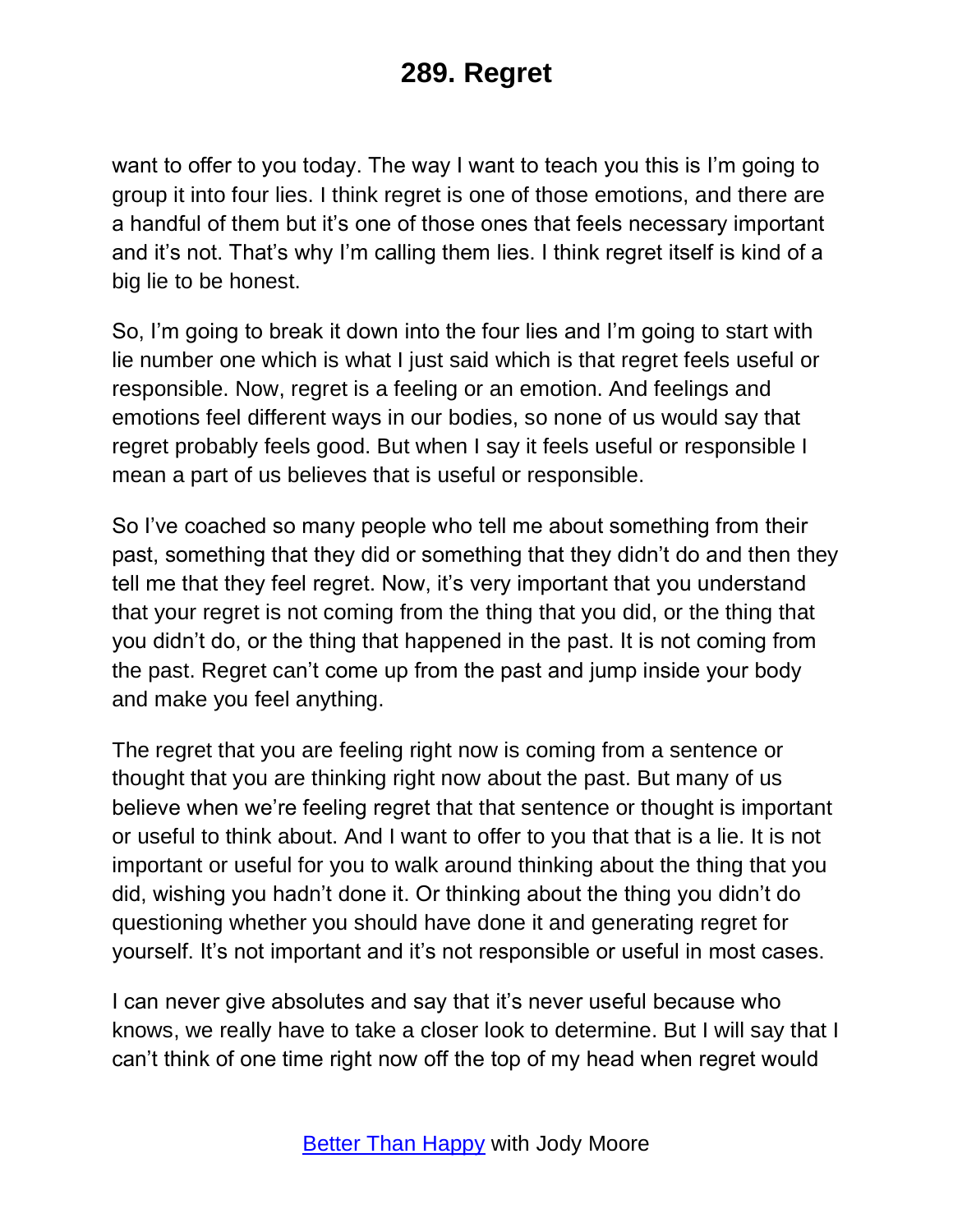be useful or responsible. I know it feels that way, I know it feels like you need to punish yourself.

I'm going to use the example from the coaching call I was listening to. And of course I'll keep all the names out of it and everything. But then I'm going to use another example as well because I think that we have different thoughts come up around different areas and different issues. So the example I want to use was on the coaching call there was a young woman who said that she has a son who's autistic. And when she reads studies that say vaccinations may cause autism then she feels regret.

Or sometimes she has friends who will say to her, "Hey, I just read another study or another book, or there's new data, new research saying that vaccines in babies may cause autism." And then this sweet young girl, sweet young mom feels regret. Now, remember, she doesn't feel regret because of the study or because of her friend saying that, or because she read it. She feels regret because she thinks the thought, maybe I shouldn't have vaccinated my son. Maybe if I hadn't he wouldn't have autism today.

Now, the reason I say that it's not useful or responsible for her to walk around thinking that is because I don't have a time machine. Do you have a time machine? If you do then maybe we want to feel regret. Maybe we want to go back in time and not get our child vaccinated, or not do the thing, or do the thing that we think we should have done. But if you don't have a time machine then I see zero point in feeling regret. Regret does not make you a better mother today. Regret does not help you find better resources and solutions to help your child who may be struggling.

Regret does not make what you did in the past right, or wrong, or anything else. All regret does is punish you and diminish your ability to be resourceful and creative and impactful today and going forward. That's it. And it just makes you feel bad. When you feel bad you're less effective than when you feel good.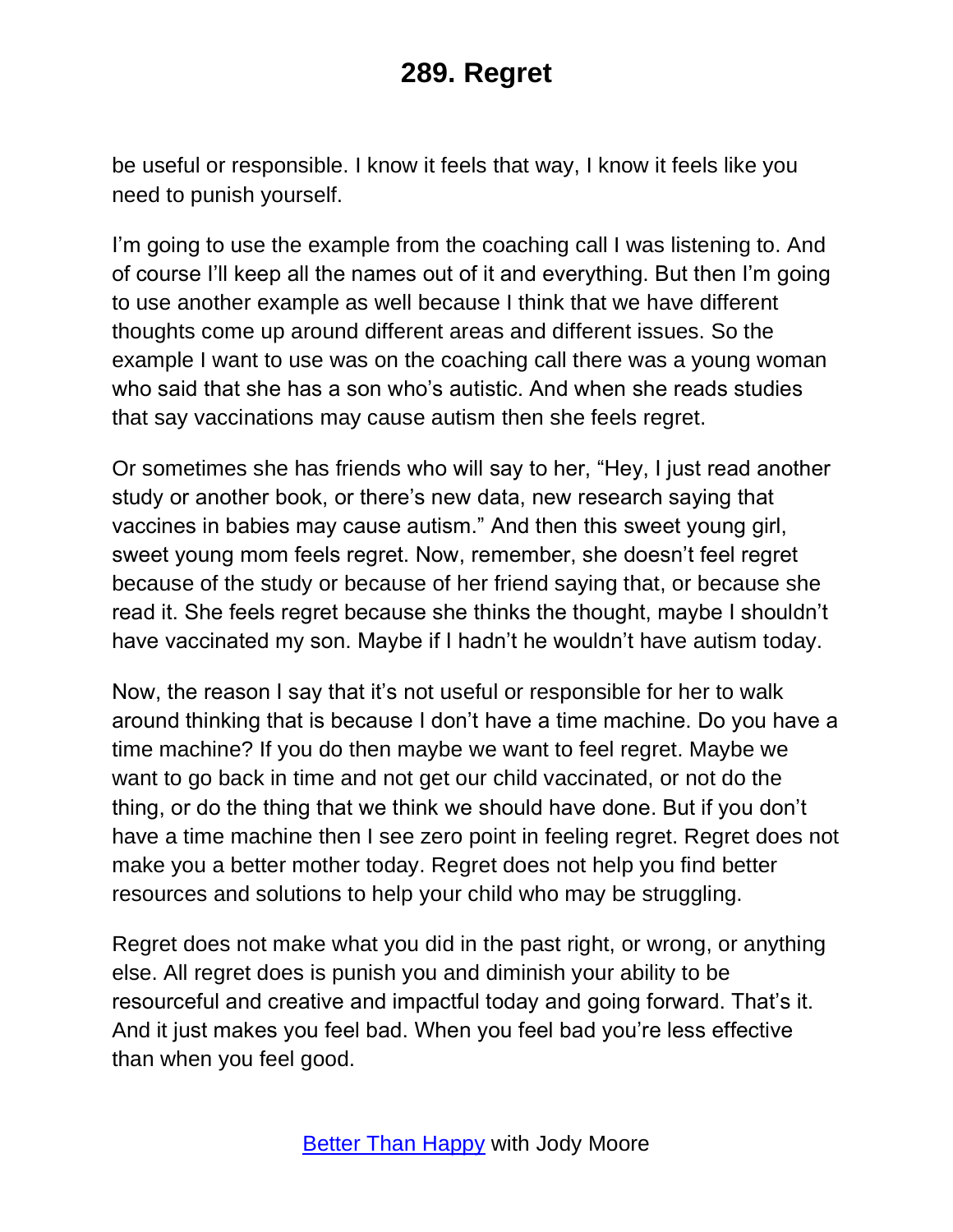Now, like I said, I'm going to use another example because some of you are like, "Well, yes, of course that sweet young mother should not be beating herself up like that." By the way I would also coach her around what if it's true? It could be true that had you not vaccinated your child he would not have autism. That might be true and you still don't need to feel regret over it because for sure you were supposed to vaccinate your child because you did. And for sure you love your child then and love your child now. And you are doing what you thought was the best thing.

And if you were supposed to think that not vaccinating him was the best thing then you would have found that information, you would have thought that and believed that and gone that direction back then but you didn't. So maybe your child wouldn't have autism. But if your child is supposed to have challenges and struggles and autism is one version of them, but he could get them in another version and there's unfortunately nothing we can do as mothers to prevent our children from struggling.

So if something that we did 'created' it or caused it I still don't see the point in regret unless you have a time machine. So let me give you another example like I said. Sorry, I got off on a little tangent there because I just love my clients so much, I want to reach in and be like "Stop, stop beating yourself up." The most peace will come when you realize it could be true. It could be true that if I hadn't vaccinated him he wouldn't have autism and it still doesn't mean I shouldn't have done it. Honestly, because you did do it, you were obviously supposed to, you made the decision that felt right.

Okay, now let's say you had an affair, let's say you had an affair. Now, should you regret that? Well, I don't know. Let's see. Is there an upside? So having had an affair doesn't make you feel regret. Ending the affair, whatever else happens next, none of that makes you feel regret today, remember the only thing that makes you feel regret today is what you're thinking today. Should you regret that? Because I mean some of us believe that that violates some of our moral beliefs, commandments, whatever you want to call it. Should you regret it?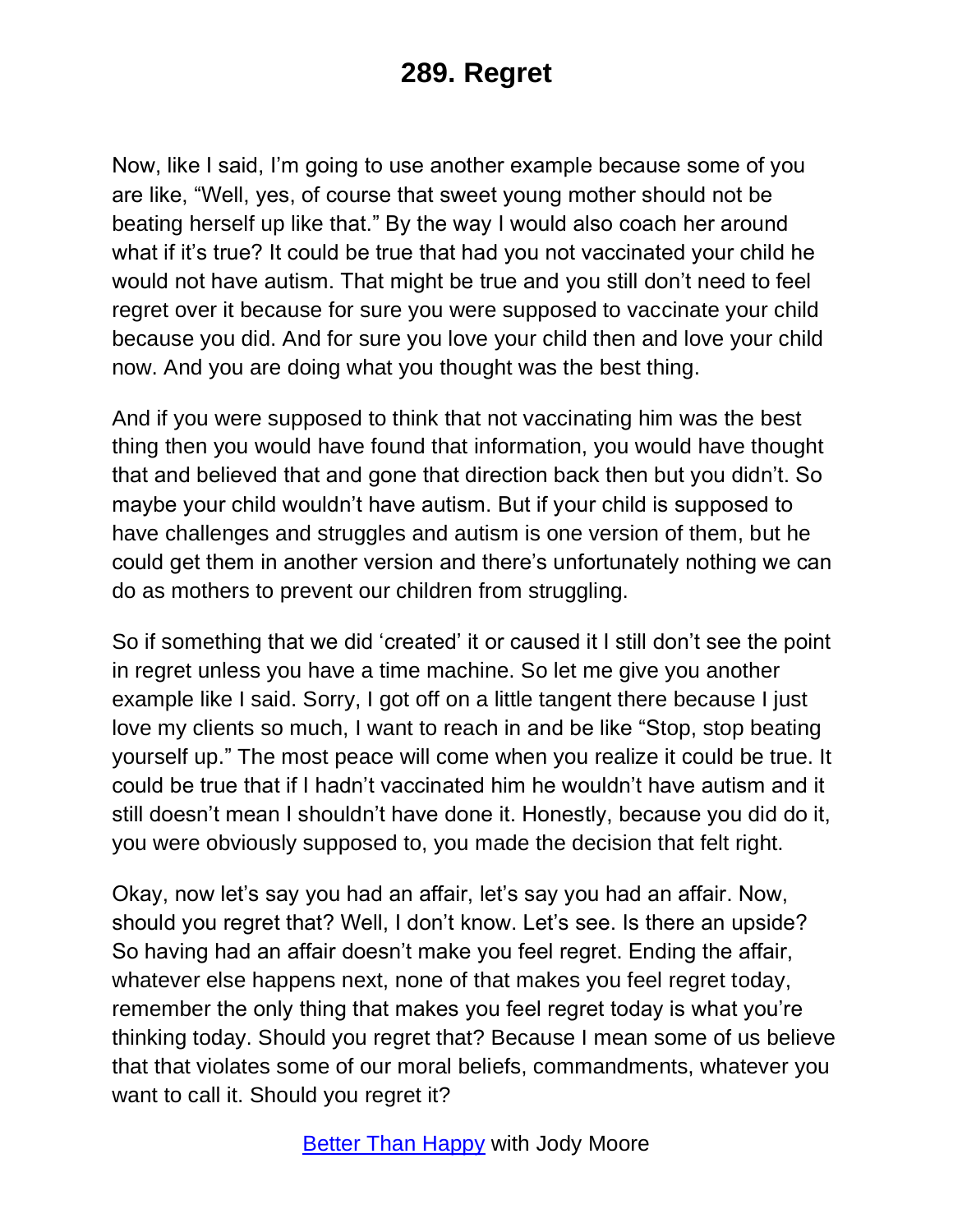I would give the same answer that I gave before which is if you have a time machine and you can go back in time and not have an affair then yes, let's regret. Let's go back and try to correct it and change it and then we won't feel regret anymore and then we can move on. But if you don't have a time machine then I don't see how feeling regret today will improve your current marriage, or relationship, or make right what you've done 'wrong', it really doesn't. Do you know what helps you to do that? Compassion, commitment, determination, four word movement.

Regret is so based in the past you guys, it's seeped in the past. It comes from thoughts about the past. I would much rather you direct your thoughts to the present and the future. So instead of I'm such a terrible person, I can't believe I did that, what's the matter with me? I have so much regret about what I did and we just stay stuck in the past. How about who do I want to be now? Who do I want to be today? What do I want to do moving forward? How can I try to mend damage that I've done? How do I apologize?

How do I be the person that I actually am and always was? I just wasn't being that person in the past, how do I be that version of me now? I am still amazing, and complete, and whole, and just as valuable as I was before I did the thing. So how do I be that person now? I'll tell you, it's not by seeping yourself in regret. So that was only lie number one, I'm just getting started. I've got three more. Regret is not useful or responsible like your brain believes it is.

Lie number two goes right along with it, which is that you just should feel this. I've heard clients say different versions of this, it sounds kind of like it's just not fair for me to not feel it. It's not right for me to let it go. I don't deserve to not feel terrible because of whatever it is that I did or didn't do in the past. I don't deserve better.

And this is again a toxic trap you guys, this is what Satan wants you to believe. He's like, "You don't deserve to feel any better. You screwed up.

**[Better Than Happy](https://jodymoore.com/podcast/) with Jody Moore**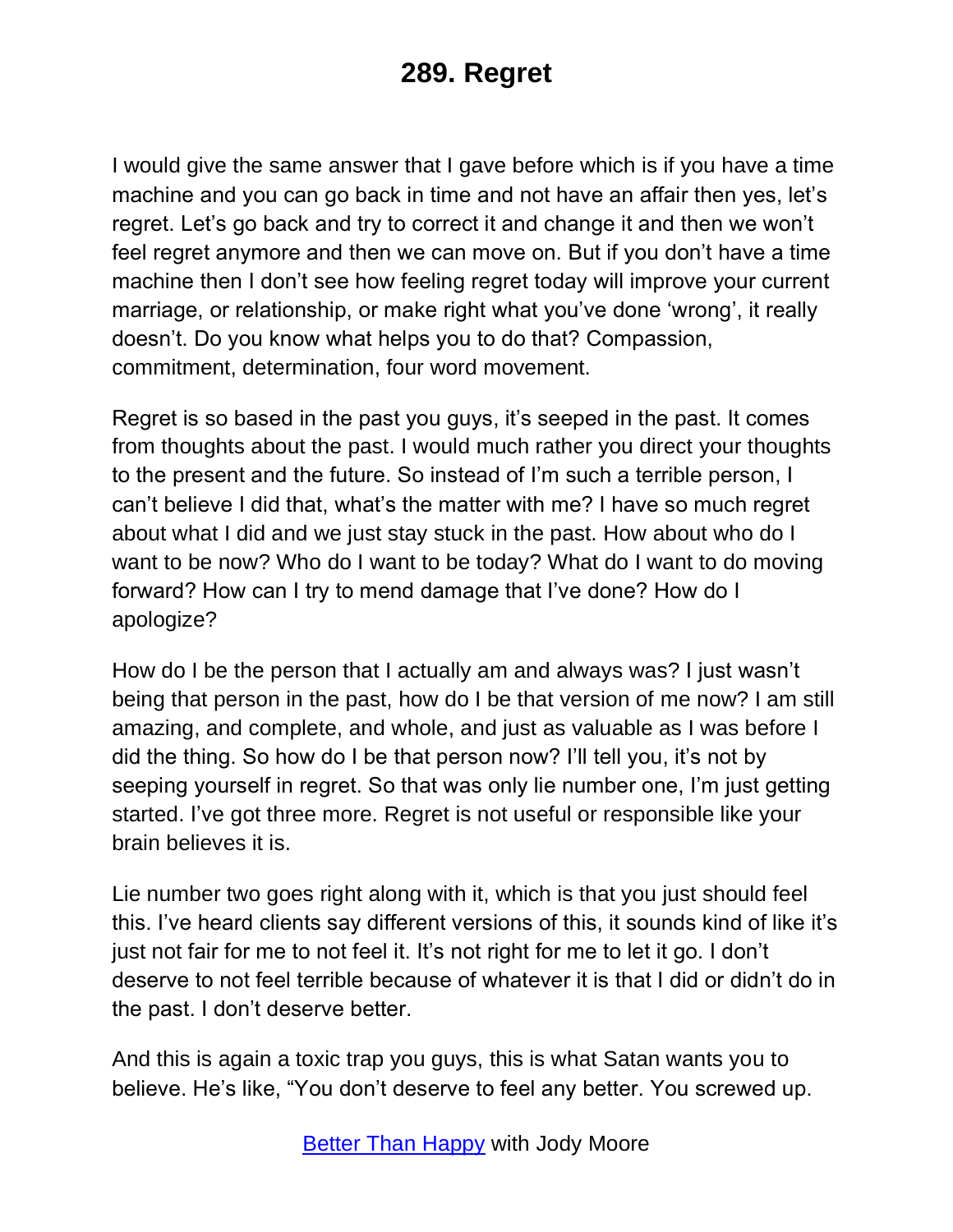You're not a good person clearly", because if you believe that guess what you'll create? That, you will create evidence for that, you'll continue to be that in some version or other. It will keep you stuck if you can believe that. So you don't have to earn the right to feel good, you guys. And you don't have to punish yourself by feeling bad. That doesn't make amends for anything, it really doesn't.

I don't even believe that feeling bad is very much a part of the repentance process. I think godly sorrow, which is in the Church of Jesus Christ of Latter Day Saints one of the things we believe is one of the steps of repentance is godly sorrow. And I think that godly sorrow is oh my goodness, that's not me. That's not who I am. I'm a daughter of God. I am better than that. I am bigger than that. I am capable of more than that.

That kind of thinking doesn't feel discouraging and down and regretful. It feels like commitment. It feels like inspiration. It feels like motivation. It doesn't feel the same as regret, so you don't have to punish yourself by feeling bad and you don't have to earn the right to feel good, it just is your right.

Alright, lie number three, this is a big one too and I can hear some of you might be thinking this right now. If I don't feel regret then I'm going to keep making mistakes, maybe even that same mistake. If I did something that I think was terrible and I don't feel regret then I'm going to keep doing that thing. And that's where again I would say that's a lie, complete lie. Do you know why we do 'bad' things? Because we feel bad, I know that sounds really overly simplified. It's the truth. We don't do 'bad' things when we're feeling good. I keep putting bad in quotes because bad is subjective.

Every one of us gets to decide what is good, what is bad, what is our best behavior, what is sabotaging behavior, what is morally right and wrong. All of that's up for grabs but even if you want to decide that was bad, that was wrong, that was evil, or that was just not what I want to do going forward.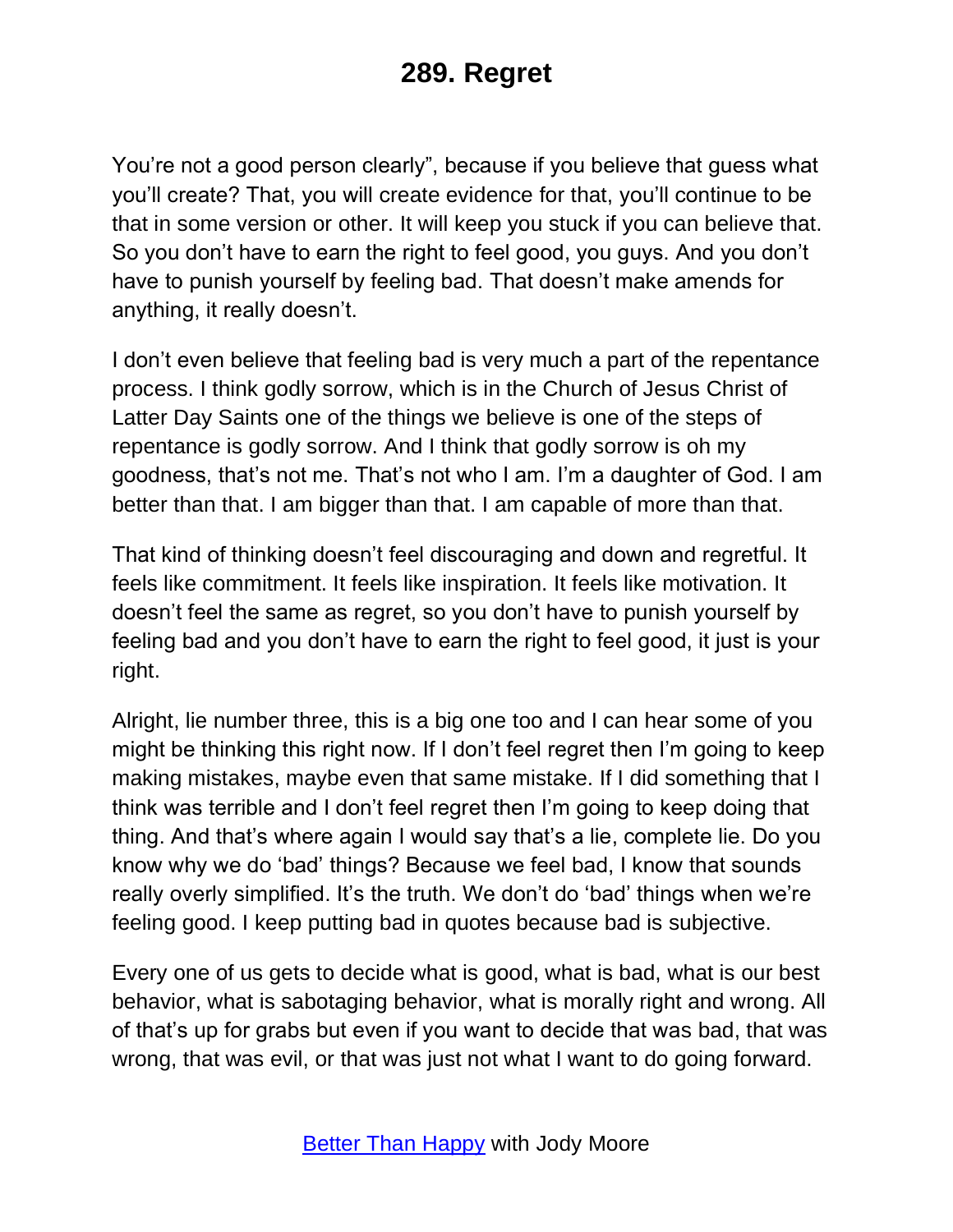Feeling bad doesn't generate useful behavior going forward. It makes it much, much harder going forward.

You've heard the saying, "Hurt people hurt people." I love that. It's so true. People don't lash out in hate, or violence, or anger, or anything destructive if they're not coming from a place of hurt, or fear, or something that is not our highest selves. When we feel good we do more good.

When we feel bad we do more 'bad'. It might be eating junk food that you don't want to eat. It might be not following through on the things you said you were going to do for the day. So it could be at that end of the spectrum or it could be much more severe mistreatment of yourself or others. Any of that is coming from negative emotion of which regret is one. That is not coming from love, and trust, and goodness, and peace, and compassion and curiosity. So your job is to decide how you want to feel about yourself because it will determine what you will do going forward.

It is not required to feel regret in order to completely abandon some kind of behavior that isn't serving you. You can feel commitment instead. You could feel curious instead. You could feel motivated or inspired instead, and any of those will take you 10 times further than regret.

Number four, final lie of regret is that it's something that just happens to us. So I've been talking about regret about things in the past. But sometimes I coach people who tell me, "I'm trying to make the right decision here, Jody. I'm trying to make a choice or I'm trying to get myself moving, and take certain actions, and accomplish certain things in my life because I just don't want to regret anything. I don't want to look back and regret it." And this can show up in all kinds of ways.

Sometimes I coach people who say, "I'm trying to decide if I should have another child or not. I just don't want to one day regret it if I decide later that I should have had another one and I didn't, I might regret it." Or I have people tell me, "I'm trying to decide if I should build a business, or if I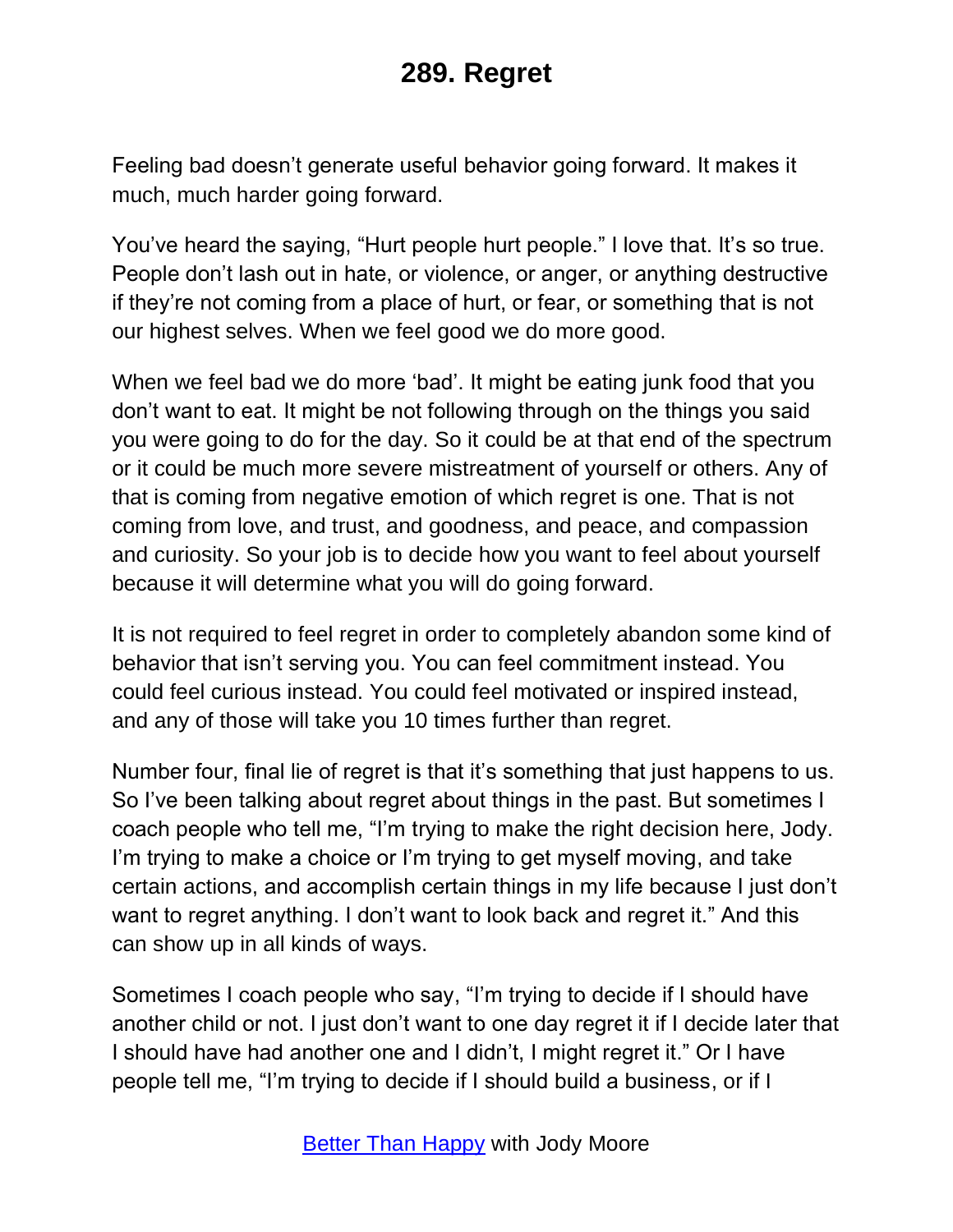should invest this money in this business, or, "If I should leave this marriage or stay in this marriage." There's all kind of decisions. And whenever people tell me I'm just trying to make the right choice because I don't want to have regret one day.

What they're telling me is that they believe that regret is just something that would happen to them and that it would be a result of something outside of them or something from their then past, which is not true. Regret doesn't just happen to you. Regret is something you create within you with your brain, with the story you believe.

Let's say you want to write a book and your hope with that book is that you can sell a bunch of copies and that people will love it. And you're not writing that book because you're afraid that you might write a book that nobody likes and nobody will buy it, or nobody will publish it, then you think you might regret it. You might regret the topic you chose or the type of book, or even just spending the time to write your book.

So if somebody comes to me with that kind of scenario I say to them, "Did you know that you could write a book and you could just decide today that no matter what happens you will choose not to feel regret." You can just make that choice right now.

You can say, "Listen, I'm going to write a book and maybe I'm going to sell a lot of copies of that book, that's my plan. And maybe people are going to love my book, that's my hope. But no matter what, even if I try everything I can and I can't make those things happen, I will not regret it. I make the decision right now not to think about this in a way that creates regret." Because there are always many, many options about how you can think about something.

So even if everyone hates that book, or nobody reads that book except your mom because she loves you, you can decide to thank yourself for going through the exercise of writing a book because not very many people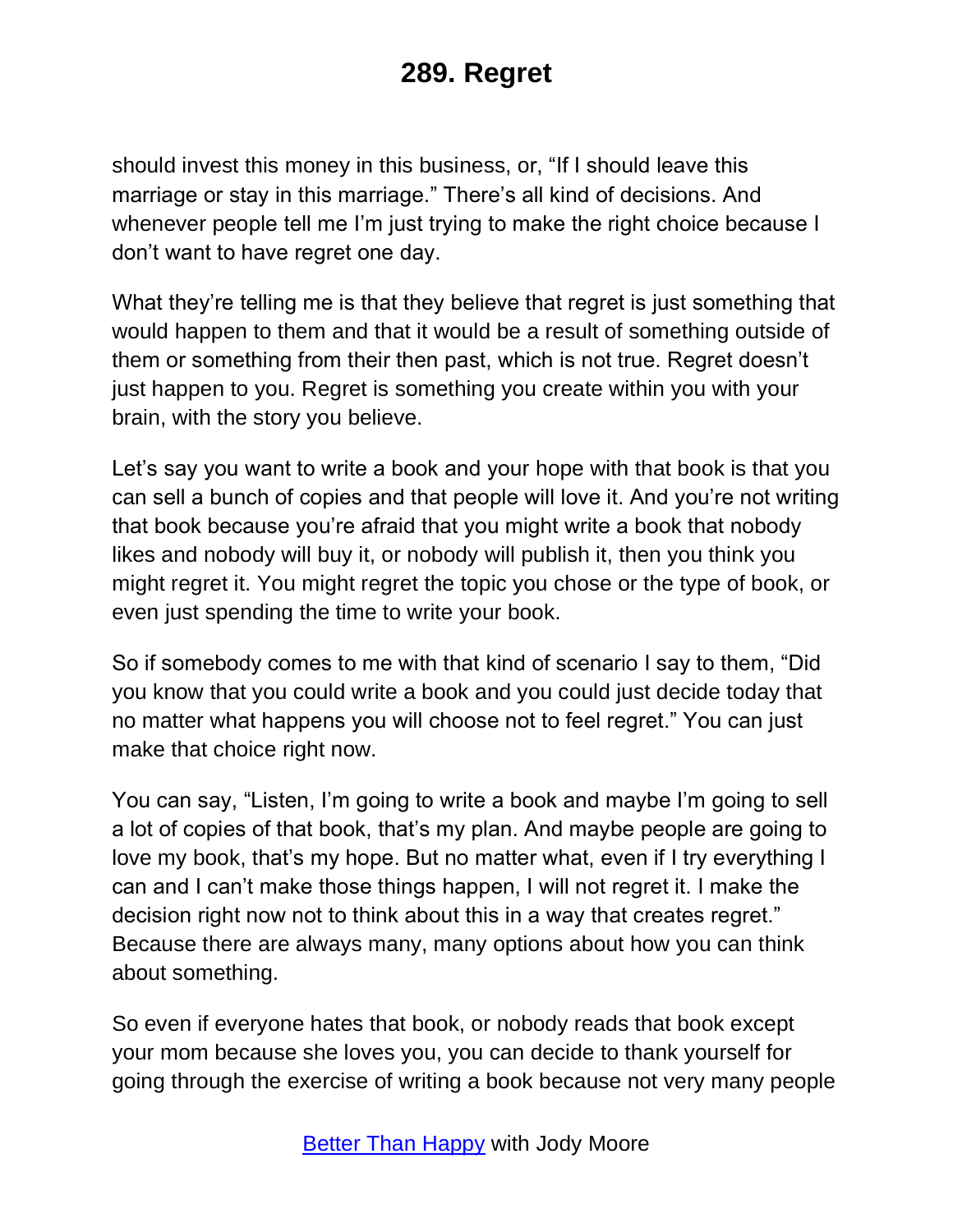can say that they've written a book. And think about the discipline it would require for you to sit down and write that book and think about how much writing practice you would have as a result of writing that book. And you can just decide that you will not regret it no matter what.

You can choose right now you guys to not regret the past, if you choose to never think about things in a way that generates regret. You can just decide right now that no matter what, in 10 years when you look back on the decision that you made right now, that you will get your back and you will say, "Hey you, I got you. Thank you past me for making what seemed like the best choice. I have zero regret. I've got your back."

And you can do that today about your past self from however many years ago you want to or from yesterday. You can decide to wake up in the morning and not regret the bowl of ice-cream you ate last night before bed. Did you know this? And if you choose that you will create a much more extraordinary life for yourself instead of what many of us do instead which is create a not very fun, not very kind relationship with ourselves. And we minimize what we're able to accomplish in our lives as a result.

So instead of, "I can't believe I ate that ice-cream, what's the matter with me? Why did I do that? I wish I hadn't. Now the scale is up, now I'm whatever." No, instead you say, "Wasn't that delicious ice-cream we had last night? That was good. I don't think I'm going to eat ice-cream today. I think I'm going to try paying attention to why I think I need ice-cream at night instead. And yes, I feel a little bit inflamed today and yes the scale is up a little bit today and that's okay. I can handle all of that.

We did have ice-cream, that was fun. What do we want to do now? Do we want to keep eating ice-cream every night? Maybe not, I don't know, but zero part of me is going to choose to regret it because I was just a human trying to survive one moment of being human, I was trying to survive being bored, or being exhausted from taking care of kids all day, or just being restless and not knowing what to do with myself. Or answering my brain